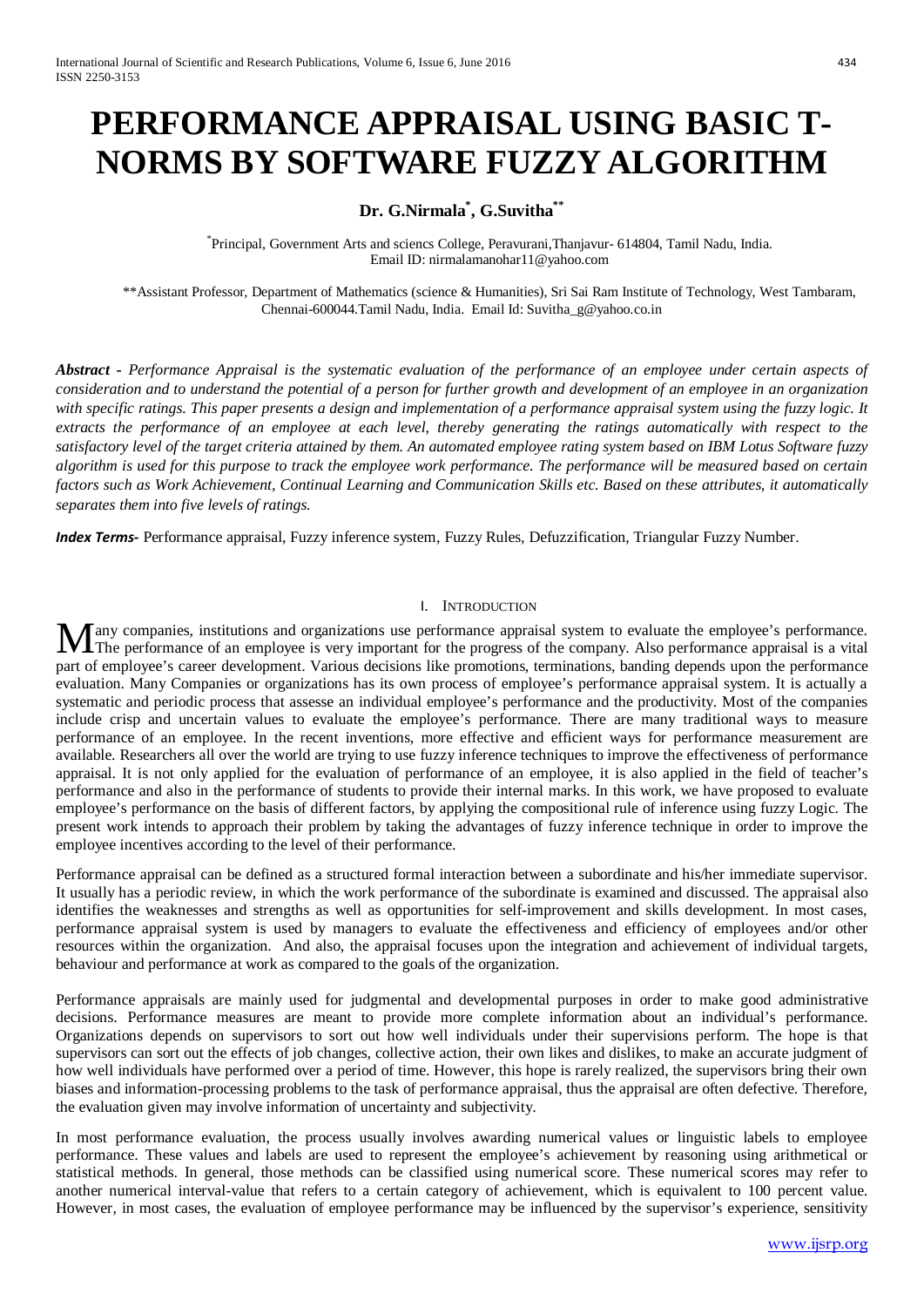and standard. Thus, the scores awarded by the supervisor are only approximations and there is an inherent vagueness in the evaluation. However, if we looked into the evaluation using fuzzy logic approach, the performance of the employee involves the measurement of ability, competence and skills, which are fuzzy concepts that may be captured in fuzzy terms. Consequently, fuzzy logic approach can be implemented to manage the uncertainty information involved in performance evaluation.

## II. FUZZY LOGIC –AN OVERVIEW:

Fuzzy set was proposed by Dr.Lofti Zadeh, a professor of Mathematics from University of California Berkley. According to him the human mind is to effectively employ modes of reasoning that are approximate rather than exact. Fuzzy logic is based on fuzzy set theory which is the extension of classical set theory where elements have varying degrees of membership. Sometimes in human reasoning, a logic based on two truth values i.e. true and false is inadequate. Where Fuzzy uses entire interval between 0 (false) and 1(true) to describe human reasoning. Basically fuzzy logic is a multivalued logic. It is a powerful problem-solving methodology which is a myriad of application in embedded control and information processing. Fuzzy provides a remarkably simple way to draw definite conclusion from vague, ambiguous or imprecise information. In a sense, fuzzy logic resembles human decision making with its ability to work from approximate data and find precise solution.

## III. THE CONCEPT OF FUZZY IN PERFORMANCE EVALUATION OF AN EMPLOYEE:

According to professor Zadeh , "Words" or "Sentences" used in day to day conversation can be looked upon as the "linguistic variable" and can be assigned with "Linguistic values". These values represent the gradual transition from high to low, true to false are called fuzzy variables. A set containing such variables is known as "Fuzzy Set". The use of linguistic terms in assessing performance has been the main reason for researchers for applying Fuzzy Techniques in the process of employee performance. It has been argued that one of the most appropriate ways of handling multiple variables that contain imprecise data is to use Fuzzy logic reasoning which reflects the way of human thinking. Many researchers have reported work on the applications of Fuzzy logic in Education and Companies. They have presents a Fuzzy rule-based approach for aggregation of employee performance. A suitable fuzzy inference system and related rule has been discussed in this work. It provides the principle behind Fuzzy logic and gives how these principles could be applied by HR or managers to evaluate the employee's performance.

In general, performance evaluation for employee involves several criteria. Grades accumulated from those criteria can then be judged into single decision. In this work, several linguistic labels for each criterion are proposed. This study explores the evaluation process using more than one attributes.

However, the success of the system especially on the fuzzy inference engine depends much on the experience of selecting membership function and mainly the fuzzy knowledge base. The more expert knowledge involved and validated the rules and membership function, then the more reliable its end result. Thus, as expert systems rely on expert knowledge, fuzzy system also needs expert experience to strengthen the decision rules and capable to handle imprecise value in its reasoning

## IV. FUZZY INFERENCE SYSTEM:

Fuzzy inference system (FIS) are also known as a Fuzzy rule-based systems, Fuzzy model, Fuzzy Expert System. This is a main part of fuzzy Logic system. The decision making is an important part of the whole system. The FIS considers suitable rules and based upon the rules the decision is made. This is mainly based on the concept of Fuzzy If-Then rules and fuzzy reasoning. FIS uses "If-Then "statements and the connectors present in the rule "OR" and "AND" to make the decision rules. Here the max-min composition rule of inference is used to get the outputs.

A Fuzzy rule-based is a collection of knowledge in the If-Then format from experts. It describes the relationship between fuzzy input parameters and output. It is used to display how an output is dependent on any one or two or more of the inputs. The rule editor enables the user to define and edit the rules that describe the behavior of the system. As per the input and output parameters fuzzified, rule base is generated by applying reasoning to evaluate the performance of an employee.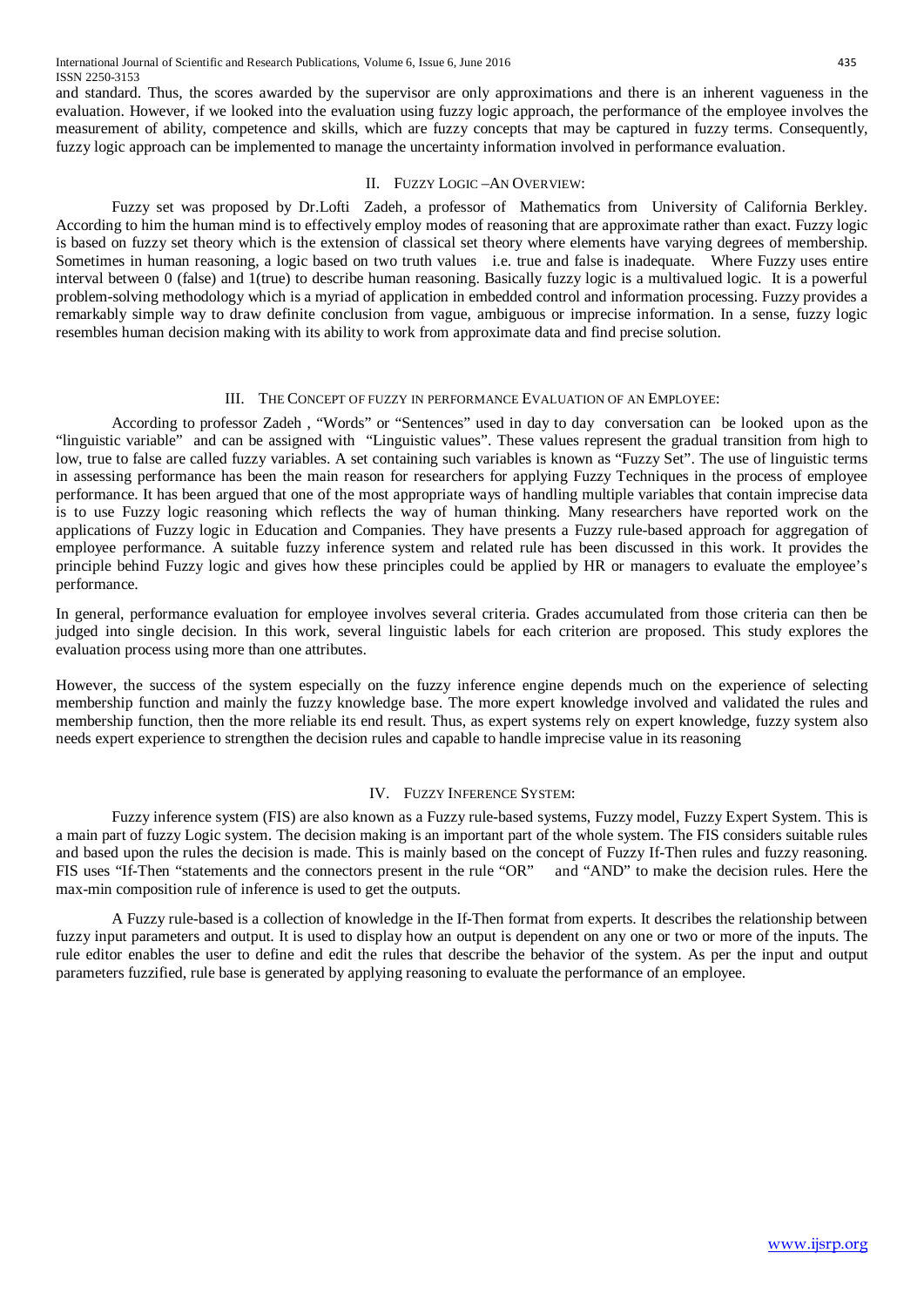

#### **Figure 1: Fuzzy Logic Controller**

#### V. METHODOLOGY:

## *Structure of a fuzzy logic controller:*

In this work we have used the Mamdani model which is one of the most common fuzzy inference techniques. It takes crisp inputs and produces crisp outputs. The philosophy behind using a Mamdani rule base to model crisp system behaviour is that the rules for many systems can be easily described by humans in terms of fuzzy linguistic values. Thus we can effectively model a complex non-linear system, with common-sense rules with fuzzy variables. Below are the main steps in this model:

**Step 1:** Fuzzification - The first step is to take the crisp inputs and determine the degree to which these inputs belong to each of the appropriate fuzzy linguistic values.

**Step 2:** Rules evaluation - The fuzzified inputs are applied to the antecedents of the fuzzy rules. If a given fuzzy rule has multiple antecedents, the fuzzy operator (AND or OR) is used to obtain a single number that represents the result of the antecedent evaluation. The rules are formulated by calculating relation between the antecedents using MIN Operator ie. By Mamdami method. And outputs are obtained using Sup-Min method.

**Step 3:** Aggregation of the rule outputs - The membership functions of all rule consequents previously clipped or scaled are combined into a single fuzzy set.

**Step 4:** Defuzzification - The last step is to convert the fuzzy outputs in to crisp values. Here we have applied the most popular and accurate defuzzification method, the centroid technique.

The linguistic values as shown below:

| <b>GRADE</b> | LINGUISTIC VARIABLE |
|--------------|---------------------|
|              | <b>OUTSTANDING</b>  |
| в            | <b>EXCELLENT</b>    |
|              | GOOD                |
|              | <b>AVERAGE</b>      |
|              | <b>POOR</b>         |

## **Table 1: Linguistic Values**

As per step 1, this crisp values are converted into degree of membership (fuzzy values) and for this triangular membership function method is used. A fuzzy set A is called triangular fuzzy number with peak a, left width  $\alpha$  > 0 and right with  $\beta$  > 0 if its membership function has the following form,

$$
A(x) = \begin{cases} 1 & -\frac{a-x}{\alpha} \text{ if } a - \alpha \le x \le a \\ 1 & -\frac{a-x}{\beta} \text{ if } a \le x \le a + \beta \\ 0 & \text{otherwise} \end{cases}
$$

A triangular fuzzy number with center a, is represented as: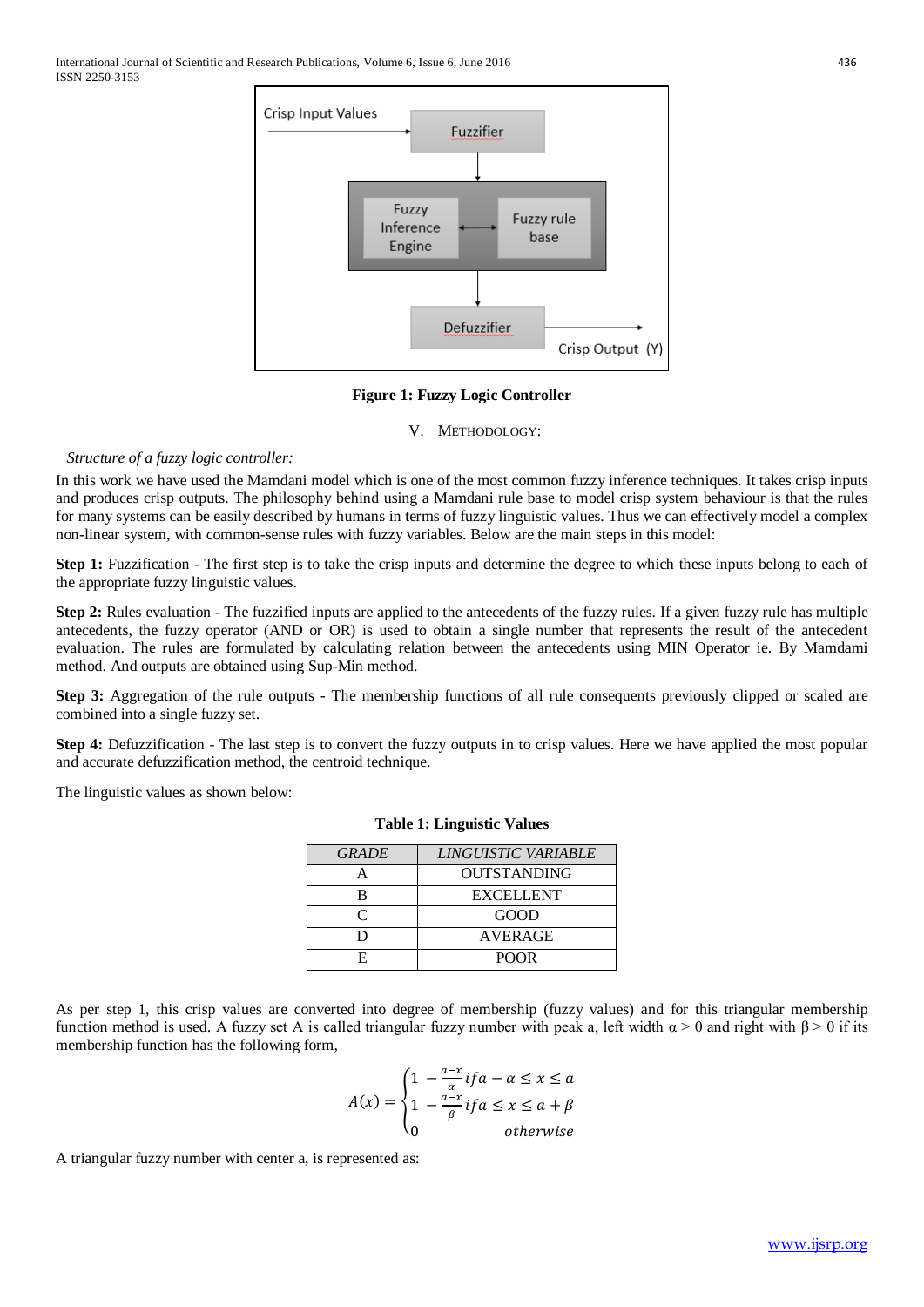

Figure 2: Triangular Fuzzy Number

Linguistic values represented in table 1 is converted into fuzzy values by applying the above mentioned triangular membership function method. The scale is taken from 0 to 100 with fizzy values ranges from 0 to 1 where 1 as peak or center value. Table 2 represents triangular membership function values for the performance grade.

|            |          |                     |        |           |                     |              |          |        | $1$ apro $2$ , ivioling simp $\Gamma$ unction |                          |        |            |    |            |                               |          |         |          |          |                          |          |
|------------|----------|---------------------|--------|-----------|---------------------|--------------|----------|--------|-----------------------------------------------|--------------------------|--------|------------|----|------------|-------------------------------|----------|---------|----------|----------|--------------------------|----------|
| Scale      | $\theta$ |                     | 10     | 15        | 20                  | 25           | 30       | 35     | 40                                            | 45                       | 50     | 55         | 60 | 65         | 70                            | 75       | 80      | 85       | 90       | 95                       | 100      |
| $\Delta$   | $\Omega$ |                     | O      |           |                     | 0            |          |        | O                                             |                          |        | O          |    |            | υ                             |          | ◠<br>.4 | .4       | .6       | Ω<br>$\cdot^{\circ}$     |          |
| B          | $\theta$ |                     | 0      |           | $\theta$            | 0            | 0        | $\cup$ | 0                                             | 0                        | $\cup$ | $\cdot$ .2 | .4 | $\cdot$ .6 | .8                            |          | $.8\,$  | .6       | .4       | $\overline{\phantom{a}}$ | $\theta$ |
| $\sqrt{ }$ | $\theta$ |                     | 0      |           | $\theta$            | $\theta$     | ◠<br>. 4 | .4     | .6                                            | .8                       |        | $.8\,$     | .6 | .4         | ി<br>$\overline{\phantom{a}}$ | $\theta$ |         | 0        | $\theta$ |                          | 0        |
| D          | $\theta$ | ∍<br>$\overline{v}$ | .4     | $\cdot 6$ | .8                  | $\mathbf{r}$ | .8       | .6     | .4                                            | $\overline{\phantom{a}}$ |        | O          |    | 0          | v                             |          | U       | $\theta$ |          |                          |          |
| E          |          | $.8\,$              | $.6\,$ | .4        | ◠<br>$\overline{v}$ | O            |          | 0      | $_{0}$                                        |                          |        | $\theta$   | 0  | 0          | U                             | 0        | 0       | υ        |          |                          |          |

**Table 2: Membership Function**

The membership degree graph is shown as:



## **Figure 3: Linguistic Values**

After reviewing evaluation criteria of various multinational companies and performance appraisal reports of different organizations evaluation parameters shown in Table 3 have been considered. The evaluation criteria are further split into goal measures to make the evaluation process simple and easy for the evaluator. Those goal measures are represented as antecedents in the fuzzy inference system.

|  |  |  |  | Table 3: Goal criteria and measures |
|--|--|--|--|-------------------------------------|
|--|--|--|--|-------------------------------------|

| Criteria ID | Criteria Name                | <b>Goal Measure1</b>   | <b>Goal Measure 2</b>      |
|-------------|------------------------------|------------------------|----------------------------|
|             | <b>Leadership Skill</b>      | <b>Extracting Work</b> | Dividing Work among People |
|             | <b>Customer Satisfaction</b> | <b>Appreciations</b>   | Feedback                   |
|             | <b>Following Process</b>     | Applying Standards     | Complying with Policies    |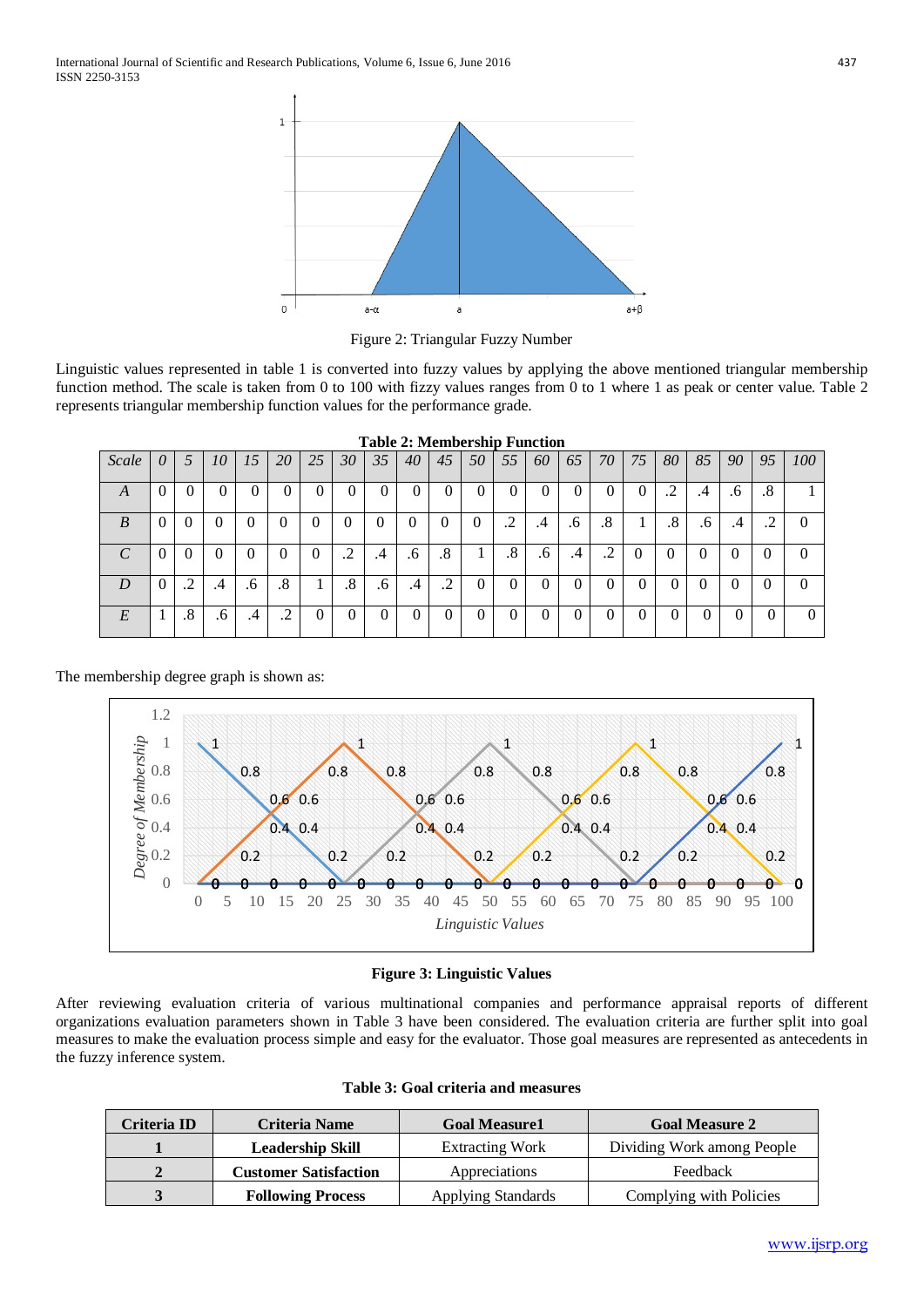| <b>Work Achievement</b>     | <b>Achieving Work Target</b> | Contribution to Teamwork      |
|-----------------------------|------------------------------|-------------------------------|
| <b>Communication Skills</b> | <b>Negotiation Skills</b>    | Positive Approach             |
| <b>Continual Learning</b>   | <b>Attending Trainings</b>   | <b>Obtaining Certificates</b> |

Then multiple antecedents are combined to single input by using OR (MAX) operator. From the employee performance evaluation sheet result criteria "Leadership Skill" is taken here for which employee goal "Dividing Work among People" is taken as Antecedent 1 (AN1) and employee goal "Extracting Work" is taken as Antecedent 2 (AN2)

Antecedent 1 and Antecedent 2 are combined to form a single input criteria as shown below:

|                                           |                                                                                                                 |   |  |   |   |   |   |              |   | Input $#$ : 1 |    |    |    |    |    |     |     |     |     |    |
|-------------------------------------------|-----------------------------------------------------------------------------------------------------------------|---|--|---|---|---|---|--------------|---|---------------|----|----|----|----|----|-----|-----|-----|-----|----|
|                                           | Goal 1<br>Grade 1<br><b>Dividing Work among People</b><br>A<br>Goal 2<br>Grade 2<br><b>Extracting Work</b><br>A |   |  |   |   |   |   |              |   |               |    |    |    |    |    |     |     |     |     |    |
|                                           | STEP 1: Input Relation - Applied Operator: MAX                                                                  |   |  |   |   |   |   |              |   |               |    |    |    |    |    |     |     |     |     |    |
|                                           | o                                                                                                               |   |  |   |   | h |   |              |   |               | 10 | 12 | 13 | 14 | 15 | 16  |     | 18  | 19  | 20 |
| <b>Fuzzified Input</b><br><b>Relation</b> | 0                                                                                                               | 0 |  | 0 | n | 0 | o | $\mathbf{0}$ | 0 |               |    |    |    | 0  | 0  | 0.2 | 0.4 | 0.6 | 0.8 |    |
|                                           |                                                                                                                 |   |  |   |   |   |   |              |   |               |    |    |    |    |    |     |     |     |     |    |

## **Figure 3: Input Relation for Input 1**

Input relation for different set of antecedents are calculated and shown below.

| Input $\sharp$ AN1 |                                  | G1 AN2                        |   |    |    | G2 RO R1 R2 R3 R4 R5 R6 R7 |              |   | IR8 | IR9                 |               |              |     |                   |    |                  |         |     |     | R10  R11  R12  R13  R14  R15  R16  R17  R18  R19  R20 |
|--------------------|----------------------------------|-------------------------------|---|----|----|----------------------------|--------------|---|-----|---------------------|---------------|--------------|-----|-------------------|----|------------------|---------|-----|-----|-------------------------------------------------------|
|                    | 1 Dividing Work among People   A | <b>Extracting Work</b>        |   | 01 | 01 | 01                         |              |   |     | 01                  |               |              | 01  |                   |    |                  | 0.2 0.4 | 0.6 | 0.8 | 11                                                    |
|                    | 2 Feedback                       | <b>Appreciations</b>          |   | 01 | 01 | 01                         |              |   |     |                     |               |              |     | $0.2$ 0.4 0.6 0.8 |    |                  | 0.8 0.6 | 0.6 | 0.8 | 11                                                    |
|                    | 3 Complying with Policies        | <b>Applying Standards</b>     |   | 01 | 01 | 01                         |              |   |     | $0$ 0.2 0.4 0.6 0.8 | $0.8$ 0.6 0.4 |              |     | 0.2               | 01 |                  | 0.2 0.4 | 0.6 | 0.8 | 11                                                    |
|                    | 4 Achieving Work Target          | Contribution to Teamwork  D   |   |    |    | 0 0.2 0.4 0.6 0.8          |              |   |     | 1 0.8 0.6 0.4 0.2   |               |              |     |                   |    |                  | 0.2 0.4 | 0.6 | 0.8 | 11                                                    |
|                    | 5 Positive Approach              | <b>Negotiation Skills</b>     |   |    |    | $0.8$ 0.6 0.4 0.2          | $\mathbf{0}$ | 0 | 0   | 01                  |               |              |     |                   |    | 0.2 <sub>1</sub> | 0.4     | 0.6 | 0.8 | 11                                                    |
|                    | 6 Attending Trainings            | <b>Obtaining Certificates</b> | 0 | 01 | 01 | 01                         |              |   | 0   |                     |               | $0.2 \, 0.4$ | 0.6 | 0.8               |    | 0.8              | 0.6     | 0.6 | 0.8 | 11                                                    |

## **Figure 4: Input relation for set for inputs**

Rule relation matrix for the antecedents are framed by using t-norm (MIN operator) and a total of 25 rule relations are formulated by combining 5 grades. Below figure shows the rule relation matrix for the input grade as both are taken as OUTSTANDING (A).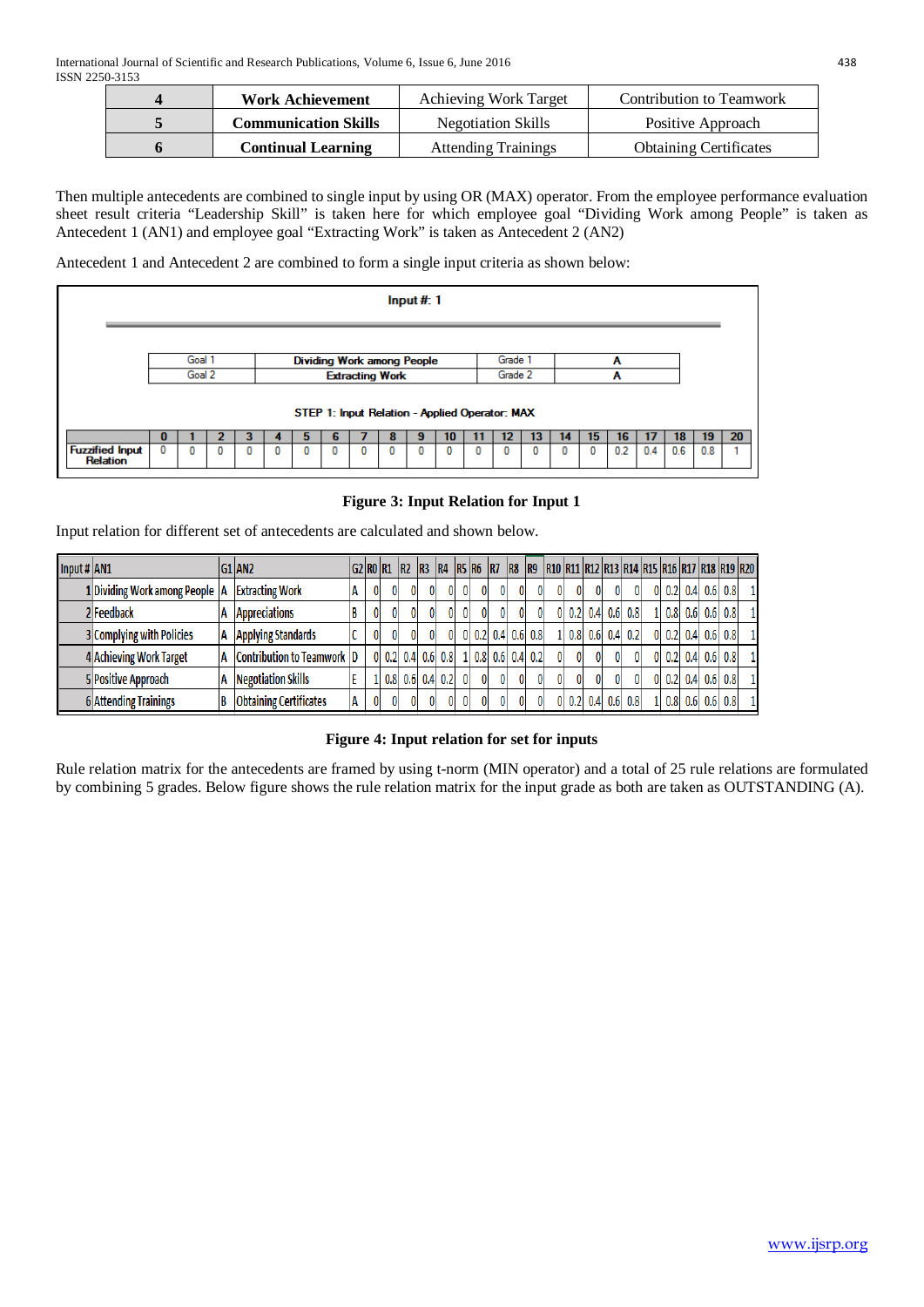|                 |                 |              |                |                         |              |              |                          |              |              |                          |                | <b>Rule #1</b> |                                                      |              |              |              |              |              |              |                 |              |              |
|-----------------|-----------------|--------------|----------------|-------------------------|--------------|--------------|--------------------------|--------------|--------------|--------------------------|----------------|----------------|------------------------------------------------------|--------------|--------------|--------------|--------------|--------------|--------------|-----------------|--------------|--------------|
|                 |                 |              |                |                         |              |              |                          |              | Antecendent1 |                          |                |                |                                                      |              | Α            |              |              |              |              |                 |              |              |
|                 |                 |              |                |                         |              |              |                          |              | Antecendent2 |                          |                |                |                                                      |              | A            |              |              |              |              |                 |              |              |
|                 |                 |              |                |                         |              |              |                          |              |              |                          |                |                |                                                      |              |              |              |              |              |              |                 |              |              |
|                 |                 |              |                |                         |              |              |                          |              |              |                          |                |                | Crisp Antecedent values converted into Fuzzy Values: |              |              |              |              |              |              |                 |              |              |
|                 |                 | $\bf{0}$     | 1              | $\overline{2}$          | 3            | 4            | 5                        |              | 6            | 7                        | 8<br>9         | 10             | 11                                                   | 12           | 13           | 14           | 15           | 16           | 17           | 18              | 19           | 20           |
|                 | AN <sub>1</sub> | $\mathbf{0}$ | 0              | $\Omega$                | $\Omega$     |              | $\mathbf{0}$<br>$\bf{0}$ |              | $\mathbf{0}$ | $\bf{0}$<br>$\mathbf{0}$ | $\mathbf 0$    | $\bf{0}$       | $\mathbf{0}$                                         | $\mathbf{0}$ | $\mathbf{0}$ | $\mathbf 0$  | $\mathbf{0}$ | 0.2          | 0.4          | 0.6             | 0.8          | 1            |
|                 | AN <sub>2</sub> | $\bf{0}$     | 0              | 0                       | $\mathbf 0$  |              | 0<br>0                   |              | 0            | 0<br>$\mathbf 0$         | 0              | 0              | $\bf{0}$                                             | 0            | 0            | $\bf{0}$     | 0            | 0.2          | 0.4          | 0.6             | 0.8          | 1            |
|                 |                 |              |                |                         |              |              |                          |              |              |                          |                |                | Rule Matrix - Applied Operator: MIN (T-NORM)         |              |              |              |              |              |              |                 |              |              |
|                 | $\bf{0}$        | 1            | $\overline{2}$ | $\overline{\mathbf{3}}$ | 4            |              | 5                        | 6            | 7            | 8                        | $\overline{9}$ | 10             | 11                                                   | 12           | 13           | 14           | 15           | 16           | 17           | $\overline{18}$ | 19           | 20           |
| $\overline{0}$  | $\overline{0}$  | $\mathbf{0}$ | 0              | $\mathbf{0}$            | $\mathbf{0}$ |              | $\mathbf 0$              | $\mathbf{0}$ | 0            | $\bf{0}$                 | $\mathbf{0}$   | $\mathbf{0}$   | $\mathbf{0}$                                         | $\mathbf{0}$ | $\mathbf{0}$ | $\mathbf{0}$ | $\bf{0}$     | $\mathbf 0$  | $\mathbf{0}$ | 0               | $\mathbf 0$  | $\mathbf{0}$ |
| 1               | $\mathbf{0}$    | $\mathbf 0$  | 0              | $\mathbf 0$             |              | 0            | 0                        | $\mathbf 0$  | 0            | 0                        | $\mathbf{0}$   | $\mathbf 0$    | 0                                                    | 0            | 0            | $\bf{0}$     | 0            | 0            | $\mathbf 0$  | 0               | $\mathbf{0}$ | 0            |
| $\overline{2}$  | $\Omega$        | $\mathbf{0}$ | 0              | $\mathbf{0}$            |              | 0            | 0                        | 0            | O            | $\bf{0}$                 | $\mathbf{0}$   | $\mathbf{0}$   | 0                                                    | 0            | $\bf{0}$     | 0            | $\mathbf{0}$ | $\mathbf{0}$ | $\mathbf{0}$ | 0               | $\Omega$     | 0            |
| 3               | $\mathbf{0}$    | $\mathbf{0}$ | $\mathbf{0}$   | $\mathbf{0}$            |              | 0            | 0                        | $\mathbf{0}$ | 0            | $\mathbf{0}$             | $\mathbf{0}$   | $\mathbf{0}$   | $\mathbf{0}$                                         | $\mathbf{0}$ | $\mathbf{0}$ | 0            | 0            | $\mathbf{0}$ | $\mathbf{0}$ | 0               | $\mathbf{0}$ | $\mathbf 0$  |
| 4               | $\Omega$        | $\Omega$     | 0              | 0                       |              | 0            | 0                        | 0            | 0            | $\mathbf{0}$             | 0              | 0              | 0                                                    | 0            | 0            | $\mathbf{0}$ | $\bf{0}$     | $\mathbf{0}$ | $\mathbf{0}$ | 0               | $\Omega$     | $\mathbf{0}$ |
| 5               | $\Omega$        | $\mathbf{0}$ | 0              | 0                       |              | 0            | 0                        | $\mathbf{0}$ | 0            | $\bf{0}$                 | $\bf{0}$       | $\mathbf{0}$   | $\mathbf{0}$                                         | 0            | $\bf{0}$     | 0            | $\bf{0}$     | 0            | $\mathbf{0}$ | 0               | $\bf{0}$     | 0            |
| $\overline{6}$  | 0               | $\mathbf{0}$ | 0              | 0                       |              | 0            | 0                        | 0            | 0            | $\mathbf{0}$             | 0              | 0              | 0                                                    | 0            | 0            | 0            | 0            | 0            | 0            | 0               | 0            | 0            |
| 7               | $\Omega$        | $\Omega$     | 0              | $\mathbf{0}$            | $\mathbf{0}$ |              | 0                        | 0            | 0            | $\bf{0}$                 | $\Omega$       | $\mathbf{0}$   | $\mathbf{0}$                                         | 0            | $\bf{0}$     | $\mathbf{0}$ | $\bf{0}$     | 0            | $\mathbf{0}$ | 0               | $\Omega$     | $\mathbf{0}$ |
| 8               | $\mathbf{0}$    | $\mathbf 0$  | 0              | 0                       |              | 0            | 0                        | $\mathbf 0$  | 0            | 0                        | 0              | 0              | 0                                                    | 0            | 0            | 0            | 0            | 0            | $\mathbf 0$  | 0               | 0            | 0            |
| 9               | $\Omega$        | $\mathbf{0}$ | $\bf{0}$       | 0                       |              | 0            | 0                        | 0            | 0            | $\bf{0}$                 | $\mathbf{0}$   | $\bf{0}$       | 0                                                    | 0            | $\bf{0}$     | 0            | 0            | n            | $\mathbf{0}$ | 0               | 0            | $\mathbf{0}$ |
| $\overline{10}$ | $\mathbf{0}$    | $\mathbf{0}$ | 0              | $\mathbf 0$             |              | 0            | 0                        | $\mathbf 0$  | 0            | $\bf{0}$                 | $\mathbf{0}$   | $\mathbf{0}$   | $\mathbf 0$                                          | 0            | 0            | 0            | $\mathbf 0$  | $\mathbf{0}$ | $\mathbf 0$  | 0               | $\mathbf{0}$ | $\mathbf 0$  |
| $\overline{11}$ | $\mathbf{0}$    | $\bf{0}$     | 0              | $\mathbf{0}$            |              | 0            | 0                        | $\bf{0}$     | 0            | $\bf{0}$                 | $\mathbf{0}$   | 0              | $\mathbf{0}$                                         | 0            | $\bf{0}$     | 0            | $\bf{0}$     | o            | $\mathbf{0}$ | 0               | $\mathbf{0}$ | 0            |
| 12              | $\bf{0}$        | $\mathbf{0}$ | 0              | 0                       |              | 0            | 0                        | $\mathbf{0}$ | 0            | 0                        | $\bf{0}$       | 0              | 0                                                    | 0            | 0            | 0            | 0            | 0            | 0            | 0               | $\bf{0}$     | 0            |
| 13              | $\mathbf{0}$    | $\mathbf 0$  | 0              | 0                       |              | $\mathbf{0}$ | 0                        | $\bf{0}$     | 0            | $\bf{0}$                 | $\bf{0}$       | 0              | 0                                                    | 0            | 0            | 0            | $\mathbf{0}$ | 0            | $\mathbf 0$  | 0               | 0            | $\mathbf{0}$ |
| 14              | $\Omega$        | $\mathbf{0}$ | 0              | $\mathbf{0}$            |              | 0            | 0                        | 0            | 0            | $\bf{0}$                 | $\bf{0}$       | $\mathbf{0}$   | $\mathbf{0}$                                         | 0            | $\bf{0}$     | $\mathbf{0}$ | 0            | 0            | $\mathbf{0}$ | 0               | $\bf{0}$     | $\mathbf{0}$ |
| 15              | $\mathbf{0}$    | 0            | 0              | 0                       |              | 0            | 0                        | 0            | 0            | 0                        | 0              | 0              | 0                                                    | 0            | 0            | 0            | 0            | 0            | 0            | 0               | 0            | 0            |
| 16              | $\Omega$        | $\mathbf{0}$ | 0              | 0                       |              | 0            | 0                        | 0            | 0            | $\mathbf{0}$             | $\bf{0}$       | 0              | 0                                                    | 0            | $\bf{0}$     | 0            | $\mathbf{0}$ | 0.2          | 0.2          | 0.2             | 0.2          | 0.2          |
| $\overline{17}$ | $\bf{0}$        | $\mathbf{0}$ | 0              | $\mathbf 0$             |              | 0            | 0                        | $\bf{0}$     | 0            | $\mathbf 0$              | 0              | $\mathbf 0$    | $\mathbf 0$                                          | 0            | 0            | 0            | $\mathbf{0}$ | 0.2          | 0.4          | 0.4             | 0.4          | 0.4          |
| 18              | $\mathbf{0}$    | $\mathbf{0}$ | $\mathbf{0}$   | $\mathbf{0}$            |              | 0            | 0                        | 0            | 0            | $\bf{0}$                 | 0              | $\mathbf{0}$   | $\mathbf{0}$                                         | 0            | 0            | $\bf{0}$     | $\mathbf{0}$ | 0.2          | 0.4          | 0.6             | 0.6          | 0.6          |
| 19              | $\mathbf{0}$    | $\mathbf{0}$ | 0              | 0                       |              | 0            | 0                        | 0            | 0            | 0                        | $\mathbf{0}$   | 0              | 0                                                    | 0            | $\mathbf{0}$ | 0            | 0            | 0.2          | 0.4          | 0.6             | 0.8          | 0.8          |
| 20              | $\Omega$        | 0            | 0              | 0                       |              | 0            | 0                        | 0            | 0            | 0                        | 0              | 0              | 0                                                    | 0            | 0            | 0            | 0            | 0.2          | 0.4          | 0.6             | 0.8          | 1            |

## **Figure 5: Rule matrix for Rule # 1**

Rule relation matrix for different set of antecedent values shown in figure 6 and 7.

|                         |                 |              |                |                         |              |              |                                              |              |                          |                         |                                                      | <b>Rule #11</b> |              |              |              |              |              |              |              |              |              |              |
|-------------------------|-----------------|--------------|----------------|-------------------------|--------------|--------------|----------------------------------------------|--------------|--------------------------|-------------------------|------------------------------------------------------|-----------------|--------------|--------------|--------------|--------------|--------------|--------------|--------------|--------------|--------------|--------------|
|                         |                 |              |                |                         |              |              |                                              |              | Antecendent1             |                         |                                                      |                 |              |              | с            |              |              |              |              |              |              |              |
|                         |                 |              |                |                         |              |              |                                              |              | Antecendent <sub>2</sub> |                         |                                                      |                 |              |              | A            |              |              |              |              |              |              |              |
|                         |                 |              |                |                         |              |              |                                              |              |                          |                         |                                                      |                 |              |              |              |              |              |              |              |              |              |              |
|                         |                 |              |                |                         |              |              |                                              |              |                          |                         | Crisp Antecedent values converted into Fuzzy Values: |                 |              |              |              |              |              |              |              |              |              |              |
|                         |                 | $\bf{0}$     | 1              | $\overline{2}$          | 3            | 4            | 5                                            |              | $\overline{7}$<br>6      | 8                       | 9                                                    | 10              | 11           | 12           | 13           | 14           | 15           | 16           | 17           | 18           | 19           | 20           |
|                         | AN <sub>1</sub> | $\mathbf{0}$ | $\mathbf{0}$   | $\bf{0}$                | $\mathbf{0}$ | $\mathbf{0}$ | $\mathbf{0}$                                 |              | 0.2<br>0.4               | 0.6                     | 0.8                                                  | 1               | 0.8          | 0.6          | 0.4          | 0.2          | 0            | 0            | $\mathbf 0$  | 0            | $\mathbf 0$  | 0            |
|                         | AN <sub>2</sub> | $\bf{0}$     | 0              | 0                       | 0            | 0            | 0                                            |              | 0<br>0                   | $\mathbf 0$             | 0                                                    | 0               | 0            | 0            | $\bf{0}$     | $\mathbf 0$  | 0            | 0.2          | 0.4          | 0.6          | 0.8          | 1            |
|                         |                 |              |                |                         |              |              | Rule Matrix - Applied Operator: MIN (T-NORM) |              |                          |                         |                                                      |                 |              |              |              |              |              |              |              |              |              |              |
|                         | $\bf{0}$        | 1            | $\overline{2}$ | $\overline{\mathbf{3}}$ | 4            |              | 5                                            | 6            | $\overline{7}$           | $\overline{\mathbf{8}}$ | 9                                                    | 10              | 11           | 12           | 13           | 14           | 15           | 16           | 17           | 18           | 19           | 20           |
| $\bf{0}$                | $\mathbf{0}$    | 0            | $\mathbf 0$    | 0                       | 0            |              | $\mathbf 0$                                  | 0            | $\mathbf 0$              | 0                       | $\bf{0}$                                             | 0               | $\bf{0}$     | 0            | 0            | 0            | 0            | 0            | $\mathbf 0$  | 0            | 0            | $\mathbf 0$  |
| 1                       | $\mathbf{0}$    | 0            | $\mathbf{0}$   | 0                       | $\bf{0}$     |              | 0                                            | 0            | $\mathbf 0$              | $\mathbf{0}$            | $\mathbf{0}$                                         | 0               | 0            | 0            | $\bf{0}$     | 0            | 0            | 0            | $\mathbf{0}$ | 0            | 0            | 0            |
| $\overline{2}$          | $\bf{0}$        | 0            | $\bf{0}$       | 0                       | $\bf{0}$     |              | $\mathbf{0}$                                 | 0            | $\bf{0}$                 | $\mathbf{0}$            | $\bf{0}$                                             | 0               | $\mathbf{0}$ | 0            | $\bf{0}$     | 0            | 0            | $\mathbf{0}$ | $\bf{0}$     | $\mathbf{0}$ | 0            | 0            |
| $\overline{\mathbf{3}}$ | $\mathbf{0}$    | 0            | $\mathbf 0$    | 0                       | 0            |              | $\mathbf 0$                                  | 0            | $\bf{0}$                 | $\mathbf 0$             | $\bf{0}$                                             | 0               | 0            | 0            | $\bf{0}$     | 0            | 0            | 0            | $\mathbf 0$  | 0            | 0            | 0            |
| 4                       | $\Omega$        | 0            | $\mathbf 0$    | 0                       | 0            |              | 0                                            | 0            | 0                        | 0                       | 0                                                    | 0               | 0            | 0            | 0            | 0            | 0            | 0            | $\mathbf{0}$ | 0            | 0            | 0            |
| 5                       | $\bf{0}$        | $\mathbf{0}$ | $\mathbf{0}$   | 0                       | $\bf{0}$     |              | $\mathbf{0}$                                 | 0            | $\mathbf 0$              | $\mathbf{0}$            | $\mathbf{0}$                                         | 0               | $\mathbf{0}$ | 0            | $\bf{0}$     | 0            | $\mathbf{0}$ | 0            | $\mathbf{0}$ | $\mathbf{0}$ | $\mathbf{0}$ | $\mathbf{0}$ |
| $\overline{6}$          | $\mathbf{0}$    | $\mathbf{0}$ | $\mathbf{0}$   | $\mathbf{0}$            | $\bf{0}$     |              | $\mathbf{0}$                                 | $\mathbf{0}$ | $\mathbf{0}$             | $\mathbf{0}$            | $\mathbf{0}$                                         | $\mathbf{0}$    | $\mathbf{0}$ | $\mathbf{0}$ | $\mathbf{0}$ | $\mathbf{0}$ | $\mathbf{0}$ | 0.2          | 0.2          | 0.2          | 0.2          | 0.2          |
| 7                       | $\mathbf{0}$    | 0            | $\mathbf 0$    | 0                       | 0            |              | 0                                            | 0            | 0                        | 0                       | 0                                                    | 0               | 0            | 0            | $\Omega$     | 0            | 0            | 0.2          | 0.4          | 0.4          | 0.4          | 0.4          |
| 8                       | $\bf{0}$        | 0            | $\bf{0}$       | 0                       | $\bf{0}$     |              | $\mathbf 0$                                  | 0            | $\bf{0}$                 | $\bf{0}$                | $\bf{0}$                                             | 0               | 0            | 0            | $\mathbf{0}$ | 0            | 0            | 0.2          | 0.4          | 0.6          | 0.6          | 0.6          |
| $\overline{9}$          | $\bf{0}$        | 0            | $\bf{0}$       | 0                       | $\bf{0}$     |              | $\mathbf{0}$                                 | 0            | $\mathbf{0}$             | $\mathbf{0}$            | $\mathbf{0}$                                         | $\mathbf{0}$    | $\mathbf{0}$ | 0            | $\mathbf{0}$ | 0            | $\mathbf{0}$ | 0.2          | 0.4          | 0.6          | 0.8          | 0.8          |
| 10                      | $\bf{0}$        | 0            | $\mathbf 0$    | 0                       | $\bf{0}$     |              | 0                                            | 0            | $\mathbf 0$              | 0                       | $\mathbf 0$                                          | 0               | 0            | 0            | 0            | 0            | 0            | 0.2          | 0.4          | 0.6          | 0.8          | $\mathbf{1}$ |
| $\overline{11}$         | $\Omega$        | $\bf{0}$     | $\mathbf{0}$   | 0                       | 0            |              | $\mathbf{0}$                                 | 0            | $\mathbf{0}$             | $\mathbf{0}$            | $\mathbf{0}$                                         | 0               | 0            | $\mathbf{0}$ | $\mathbf{0}$ | 0            | 0            | 0.2          | 0.4          | 0.6          | 0.8          | 0.8          |
| $\overline{12}$         | $\bf{0}$        | 0            | $\bf{0}$       | 0                       | $\bf{0}$     |              | $\mathbf{0}$                                 | 0            | $\mathbf{0}$             | $\mathbf{0}$            | $\mathbf{0}$                                         | 0               | 0            | 0            | $\mathbf{0}$ | 0            | $\bf{0}$     | 0.2          | 0.4          | 0.6          | 0.6          | 0.6          |
| 13                      | $\mathbf{0}$    | 0            | $\mathbf 0$    | 0                       | 0            |              | 0                                            | 0            | $\mathbf 0$              | 0                       | 0                                                    | 0               | 0            | 0            | $\bf{0}$     | 0            | 0            | 0.2          | 0.4          | 0.4          | 0.4          | 0.4          |
| 14                      | $\mathbf{0}$    | $\mathbf{0}$ | $\mathbf{0}$   | o                       | 0            |              | 0                                            | 0            | $\Omega$                 | $\mathbf{0}$            | $\mathbf{0}$                                         | $\mathbf{0}$    | 0            | 0            | $\mathbf{0}$ | 0            | 0            | 0.2          | 0.2          | 0.2          | 0.2          | 0.2          |
| 15                      | $\mathbf{0}$    | $\mathbf{0}$ | $\mathbf 0$    | 0                       | $\bf{0}$     |              | $\mathbf{0}$                                 | 0            | $\mathbf 0$              | $\mathbf{0}$            | $\mathbf{0}$                                         | 0               | 0            | 0            | $\bf{0}$     | 0            | 0            | 0            | $\bf{0}$     | $\mathbf{0}$ | 0            | $\mathbf 0$  |
| 16                      | $\mathbf 0$     | 0            | $\mathbf 0$    | 0                       | 0            |              | $\mathbf 0$                                  | 0            | 0                        | $\bf{0}$                | 0                                                    | 0               | 0            | 0            | $\bf{0}$     | 0            | 0            | 0            | $\mathbf 0$  | 0            | 0            | 0            |
| 17                      | $\mathbf{0}$    | 0            | $\mathbf 0$    | 0                       | 0            |              | 0                                            | 0            | 0                        | 0                       | $\mathbf 0$                                          | 0               | 0            | 0            | 0            | 0            | 0            | 0            | $\mathbf 0$  | 0            | 0            | 0            |
| 18                      | 0               | $\bf{0}$     | $\mathbf{0}$   | 0                       | $\mathbf{0}$ |              | $\mathbf{0}$                                 | 0            | $\mathbf{0}$             | $\mathbf{0}$            | $\mathbf{0}$                                         | 0               | $\mathbf{0}$ | 0            | $\bf{0}$     | 0            | $\mathbf{0}$ | 0            | $\mathbf 0$  | $\bf{0}$     | 0            | $\bf{0}$     |
| 19                      | $\bf{0}$        | 0            | $\bf{0}$       | 0                       | $\bf{0}$     |              | $\mathbf{0}$                                 | 0            | $\mathbf{0}$             | $\mathbf{0}$            | $\bf{0}$                                             | 0               | $\bf{0}$     | 0            | $\bf{0}$     | 0            | 0            | $\mathbf{0}$ | $\mathbf{0}$ | $\bf{0}$     | 0            | $\mathbf{0}$ |
| 20                      | 0               | 0            | $\mathbf 0$    | 0                       | $\mathbf{0}$ |              | 0                                            | 0            | 0                        | 0                       | $\mathbf{0}$                                         | 0               | 0            | 0            | $\mathbf{0}$ | 0            | 0            | 0            | $\mathbf{0}$ | 0            | $\mathbf{0}$ | $\mathbf{0}$ |

**Figure 6: Rule matrix for Rule # 11**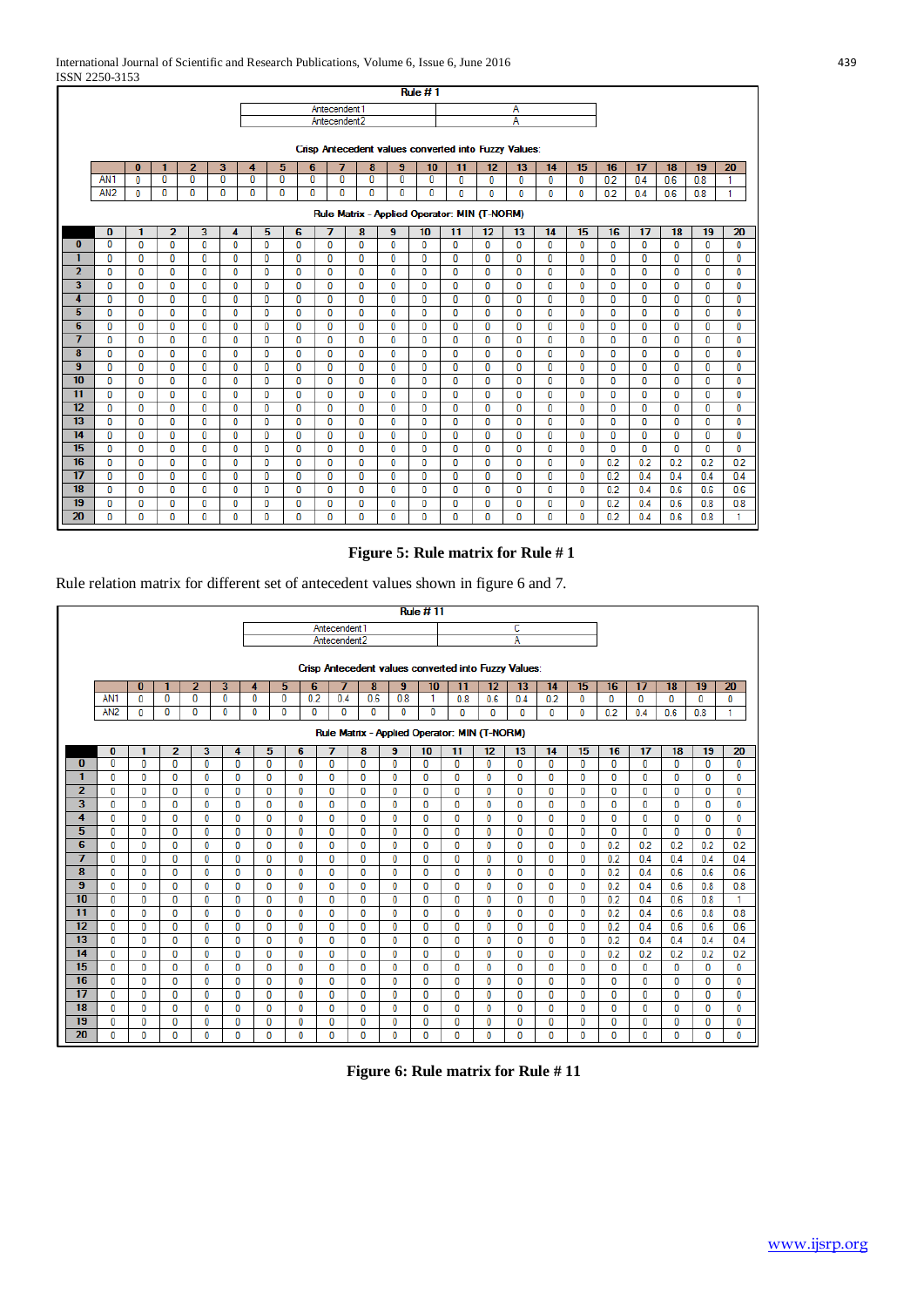|                         |                 |              |                |                |              |     |              |              |              |              |                                                      | <b>Rule #22</b> |              |              |              |              |              |              |              |              |              |              |
|-------------------------|-----------------|--------------|----------------|----------------|--------------|-----|--------------|--------------|--------------|--------------|------------------------------------------------------|-----------------|--------------|--------------|--------------|--------------|--------------|--------------|--------------|--------------|--------------|--------------|
|                         |                 |              |                |                |              |     |              |              | Antecendent1 |              |                                                      |                 |              |              | E            |              |              |              |              |              |              |              |
|                         |                 |              |                |                |              |     |              |              | Antecendent2 |              |                                                      |                 |              |              | B            |              |              |              |              |              |              |              |
|                         |                 |              |                |                |              |     |              |              |              |              |                                                      |                 |              |              |              |              |              |              |              |              |              |              |
|                         |                 |              |                |                |              |     |              |              |              |              | Crisp Antecedent values converted into Fuzzy Values: |                 |              |              |              |              |              |              |              |              |              |              |
|                         |                 | $\bf{0}$     | 1              | $\overline{2}$ | 3            | 4   | 5.           | 6            | 7            | 8            | 9                                                    | 10              | 11           | 12           | 13           | 14           | 15           | 16           | 17           | 18           | 19           | 20           |
|                         | AN <sub>1</sub> | $\mathbf{1}$ | 0.8            | 0.6            | 0.4          | 0.2 | 0            | $\mathbf{0}$ | $\mathbf{0}$ | 0            | $\mathbf{0}$                                         | 0               | 0            | $\mathbf{0}$ | $\mathbf{0}$ | $\mathbf{0}$ | $\mathbf{0}$ | $\bf{0}$     | $\mathbf{0}$ | $\mathbf{0}$ | $\mathbf{0}$ | 0            |
|                         | AN2             | 0            | 0              | 0              | 0            | 0   | 0            | 0            | 0            | 0            | 0                                                    | 0               | 0.2          | 0.4          | 0.6          | 0.8          | 1            | 0.8          | 0.6          | 0.4          | 0.2          | 0            |
|                         |                 |              |                |                |              |     |              |              |              |              | Rule Matrix - Applied Operator: MIN (T-NORM)         |                 |              |              |              |              |              |              |              |              |              |              |
|                         | $\bf{0}$        |              | $\overline{2}$ | 3              | 4            |     | 5            | 6            | 7            | 8            | 9                                                    | 10              | 11           | 12           | 13           | 14           | 15           | 16           | 17           | 18           | 19           | 20           |
| $\bf{0}$                | $\overline{0}$  | $\mathbf{0}$ | $\mathbf{0}$   | $\mathbf{0}$   | $\mathbf{0}$ |     | $\mathbf{0}$ | $\mathbf{0}$ | $\mathbf{0}$ | $\Omega$     | $\mathbf{0}$                                         | 0               | 0.2          | 0.4          | 0.6          | 0.8          | 1.           | 0.8          | 0.6          | 0.4          | 0.2          | $\mathbf{0}$ |
| 1                       | $\Omega$        | 0            | $\bf{0}$       | 0              | 0            |     | 0            | 0            | $\bf{0}$     | 0            | O                                                    | 0               | 0.2          | 0.4          | 0.6          | 0.8          | 0.8          | 0.8          | 0.6          | 0.4          | 0.2          | 0            |
| $\overline{2}$          | $\mathbf{0}$    | 0            | 0              | 0              | 0            |     | 0            | 0            | 0            | $\mathbf 0$  | 0                                                    | 0               | 0.2          | 0.4          | 0.6          | 0.6          | 0.6          | 0.6          | 0.6          | 0.4          | 0.2          | $\mathbf 0$  |
| $\overline{\mathbf{3}}$ | $\Omega$        | $\Omega$     | 0              | $\mathbf{0}$   | 0            |     | 0            | 0            | 0            | 0            | 0                                                    | 0               | 0.2          | 0.4          | 0.4          | 0.4          | 0.4          | 0.4          | 0.4          | 0.4          | 0.2          | $\mathbf{0}$ |
| 4                       | $\bf{0}$        | $\mathbf{0}$ | $\mathbf{0}$   | $\mathbf{0}$   | $\bf{0}$     |     | 0            | 0            | $\bf{0}$     | 0            | 0                                                    | 0               | 0.2          | 0.2          | 0.2          | 0.2          | 0.2          | 0.2          | 0.2          | 0.2          | 0.2          | $\mathbf{0}$ |
| 5                       | $\Omega$        | $\mathbf{0}$ | 0              | $\mathbf{0}$   | 0            |     | 0            | 0            | $\mathbf{0}$ | 0            | 0                                                    | 0               | $\mathbf 0$  | 0            | $\mathbf{0}$ | 0            | 0            | $\mathbf{0}$ | $\mathbf{0}$ | 0            | $\mathbf{0}$ | $\mathbf 0$  |
| 6                       | $\Omega$        | $\mathbf{0}$ | 0              | $\mathbf{0}$   | 0            |     | 0            | 0            | $\bf{0}$     | 0            | 0                                                    | $\mathbf{0}$    | $\mathbf{0}$ | $\bf{0}$     | 0            | 0            | 0            | $\Omega$     | $\mathbf{0}$ | 0            | $\bf{0}$     | 0            |
| $\overline{7}$          | $\Omega$        | $\mathbf{0}$ | $\mathbf{0}$   | $\mathbf{0}$   | $\mathbf{0}$ |     | 0            | $\mathbf{0}$ | $\bf{0}$     | $\mathbf{0}$ | $\mathbf{0}$                                         | $\mathbf{0}$    | $\mathbf{0}$ | $\mathbf{0}$ | $\mathbf{0}$ | $\mathbf{0}$ | 0            | $\mathbf{0}$ | $\mathbf{0}$ | 0            | $\mathbf{0}$ | $\mathbf{0}$ |
| 8                       | o               | 0            | 0              | 0              | 0            |     | 0            | 0            | 0            | 0            | o                                                    | 0               | $\mathbf{0}$ | 0            | 0            | 0            | 0            | $\Omega$     | 0            | 0            | 0            | $\mathbf 0$  |
| $\overline{9}$          | $\mathbf{0}$    | 0            | 0              | 0              | 0            |     | 0            | 0            | $\mathbf{0}$ | $\mathbf{0}$ | 0                                                    | 0               | $\mathbf{0}$ | 0            | 0            | 0            | 0            | 0            | 0            | 0            | $\mathbf{0}$ | 0            |
| 10                      | $\Omega$        | $\mathbf{0}$ | 0              | $\mathbf{0}$   | 0            |     | 0            | 0            | $\mathbf{0}$ | 0            | 0                                                    | 0               | $\mathbf 0$  | 0            | $\mathbf{0}$ | $\mathbf{0}$ | 0            | $\mathbf{0}$ | $\mathbf{0}$ | $\mathbf{0}$ | $\mathbf{0}$ | $\mathbf 0$  |
| 11                      | $\Omega$        | $\mathbf{0}$ | 0              | 0              | 0            |     | 0            | 0            | $\bf{0}$     | 0            | 0                                                    | 0               | $\bf{0}$     | $\bf{0}$     | 0            | 0            | 0            | 0            | 0            | 0            | $\bf{0}$     | $\mathbf{0}$ |
| 12                      | $\Omega$        | $\mathbf{0}$ | 0              | $\mathbf{0}$   | $\mathbf{0}$ |     | 0            | $\mathbf{0}$ | $\bf{0}$     | 0            | $\mathbf{0}$                                         | $\mathbf{0}$    | $\bf{0}$     | 0            | $\mathbf{0}$ | 0            | 0            | $\mathbf{0}$ | $\mathbf{0}$ | 0            | $\mathbf{0}$ | $\mathbf 0$  |
| 13                      | $\mathbf{0}$    | 0            | $\mathbf 0$    | 0              | 0            |     | 0            | 0            | $\bf{0}$     | 0            | 0                                                    | 0               | $\mathbf{0}$ | $\bf{0}$     | 0            | 0            | 0            | 0            | 0            | 0            | 0            | $\mathbf 0$  |
| 14                      | $\Omega$        | $\mathbf{0}$ | $\mathbf{0}$   | $\mathbf{0}$   | $\mathbf{0}$ |     | 0            | $\mathbf{0}$ | $\bf{0}$     | 0            | 0                                                    | 0               | $\mathbf 0$  | $\mathbf{0}$ | 0            | 0            | 0            | 0            | $\mathbf{0}$ | 0            | $\bf{0}$     | $\mathbf{0}$ |
| $\overline{15}$         | $\mathbf{0}$    | $\mathbf{0}$ | 0              | $\mathbf{0}$   | $\mathbf{0}$ |     | 0            | $\mathbf{0}$ | $\mathbf{0}$ | $\mathbf{0}$ | $\mathbf{0}$                                         | $\mathbf{0}$    | $\mathbf{0}$ | $\mathbf{0}$ | $\mathbf{0}$ | $\mathbf{0}$ | 0            | $\mathbf{0}$ | $\mathbf{0}$ | $\mathbf{0}$ | $\mathbf{0}$ | $\mathbf 0$  |
| 16                      | 0               | 0            | 0              | 0              |              | 0   | 0            | 0            | $\bf{0}$     | $\mathbf 0$  | 0                                                    | 0               | 0            | 0            | 0            | 0            | 0            | 0            | 0            | 0            | 0            | 0            |
| 17                      | $\Omega$        | $\mathbf{0}$ | 0              | $\mathbf{0}$   | $\mathbf{0}$ |     | 0            | 0            | $\bf{0}$     | 0            | 0                                                    | 0               | $\mathbf 0$  | 0            | $\mathbf{0}$ | $\mathbf{0}$ | 0            | $\bf{0}$     | $\mathbf{0}$ | 0            | $\bf{0}$     | $\mathbf 0$  |
| 18                      | $\mathbf{0}$    | 0            | 0              | 0              |              | 0   | 0            | 0            | $\bf{0}$     | 0            | 0                                                    | 0               | $\mathbf 0$  | $\mathbf 0$  | 0            | 0            | 0            | 0            | 0            | 0            | 0            | $\mathbf 0$  |
| 19                      | $\bf{0}$        | 0            | $\bf{0}$       | 0              | 0            |     | 0            | 0            | $\bf{0}$     | 0            | 0                                                    | 0               | $\mathbf{0}$ | $\bf{0}$     | 0            | 0            | 0            | 0            | $\mathbf{0}$ | 0            | 0            | $\bf{0}$     |
| 20                      | $\mathbf{0}$    | $\mathbf{0}$ | 0              | $\mathbf{0}$   |              | 0   | 0            | 0            | $\mathbf{0}$ | $\mathbf{0}$ | $\mathbf{0}$                                         | $\mathbf{0}$    | $\mathbf{0}$ | $\mathbf{0}$ | $\mathbf{0}$ | $\mathbf{0}$ | 0            | $\mathbf{0}$ | $\mathbf{0}$ | 0            | $\mathbf{0}$ | $\mathbf{0}$ |

## **Figure 7: Rule matrix for Rule # 22**

An algorithm is scripted using IBM Lotus script, which would automatically calculate the results of (Input o Relation) for all the 25 rules using Sup-Min method. The outputs obtained from Sup-Min operation for all the rules are then aggregated by Max operator. Then it is de-fuzzified using centroid method. The final output is obtained as below:

| Output #       | <b>Result Criteria</b>       | <b>Result Grade Rating</b> |
|----------------|------------------------------|----------------------------|
| Y1             | Leadership Skill             | 4.666666667                |
| Y2             | <b>Customer Satisfaction</b> | 4.044117647                |
| $\mathbf{Y}3$  | <b>Following Process</b>     | 3.3125                     |
| Y4             | Work Achievement             | 2.53125                    |
| $\mathbf{Y}$ 5 | <b>Communication Skills</b>  | 2.5                        |
| Y6             | Continual Learning           | 4.044117647                |
|                | <b>Rating Summary</b>        | 3.516441993                |

## **Table 4: Fuzzy Output**

## VI. CONCLUSION:

This study focuses on the implementation of fuzzy logic approach in the employee appraisal system. It emphasizes on the mapping of uncertainty data in performance measurement system into fuzzy values which consist of labels and confidence values. IBM Notes software is used to build the entire system. Here performance appraisal result is obtained for one employee by taking multiple goal criteria with two goal measures for each goal criteria. The obtained performance result which adds more value to the output instead of giving simple grading. It is important to point out that the aim of the proposed system is not to replace the current system of evaluating performance but it may be used to strengthen and improve the present system of evaluation by providing additional information for appraiser to make decision in performance evaluation and management of resources in an organization.

## **REFERENCES**